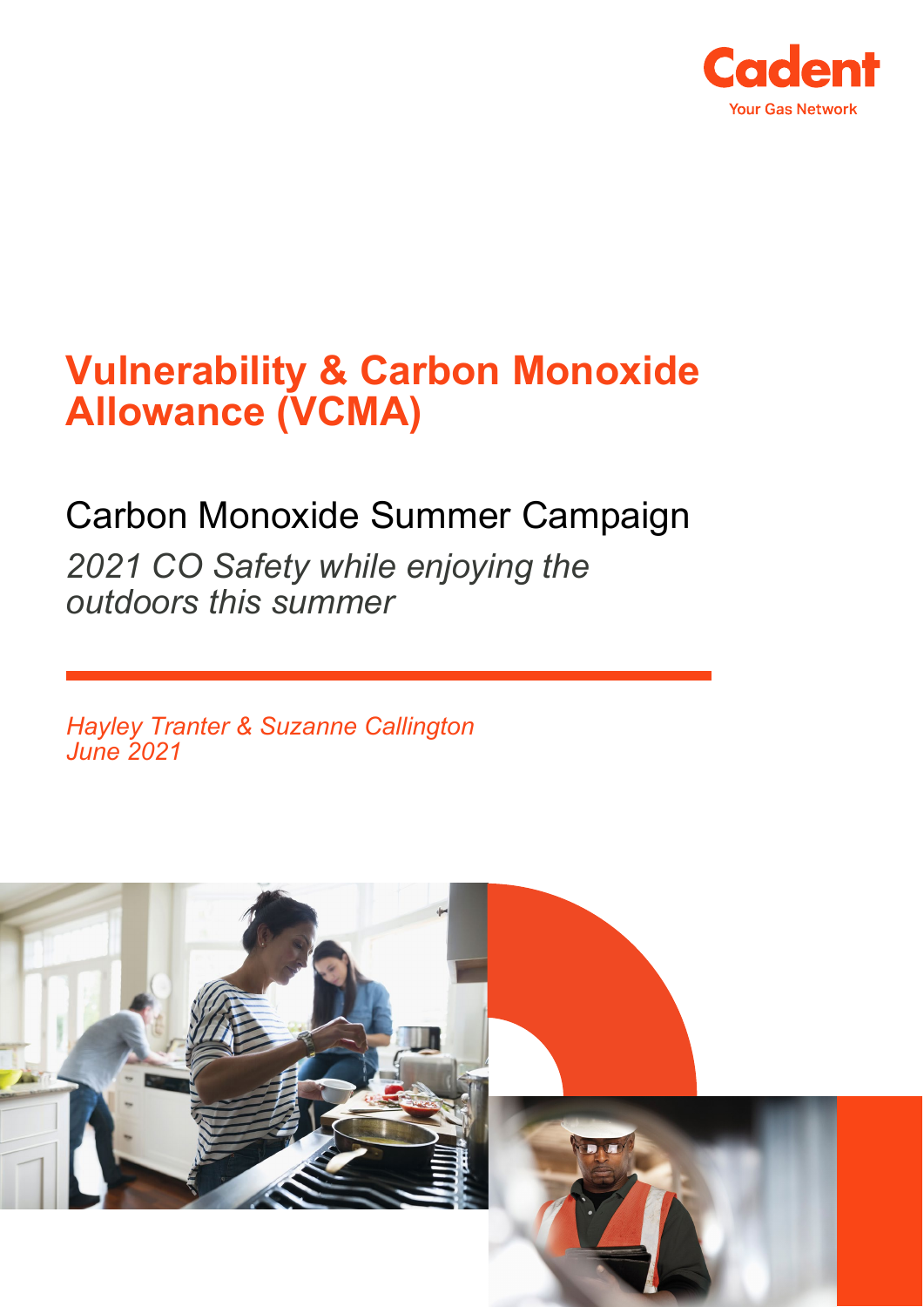

## **Gas Network Vulnerability & Carbon Monoxide Allowance (VCMA) Governance Document - Project Eligibility Criteria**

#### **Section 1 - Eligibility criteria for company specific projects (excluding boiler repair & replacement)**

In order to qualify as a VCMA project, a project must:

|   | <b>VCMA Eligibility Criteria</b>                                                                                                                                                                             | <b>Criteria Satisfied (Yes/No)</b>                             |  |  |  |
|---|--------------------------------------------------------------------------------------------------------------------------------------------------------------------------------------------------------------|----------------------------------------------------------------|--|--|--|
|   | a) Have a positive Social Return on Investment (SROI),<br>including the potential to have a Net Benefit to the customers<br>on the funding GDN's network(s);                                                 | <b>Yes</b>                                                     |  |  |  |
|   | b) Either:<br>Provide a direct Net Benefit to consumers in<br>i.<br>vulnerable situations, or<br>Provide awareness on the dangers of CO, or<br>ii.<br>Reduce the risk of health issues caused by CO;<br>iii. | <b>Yes</b><br><b>Provide awareness on the</b><br>dangers of CO |  |  |  |
|   | c) Have defined outputs and deliverables;                                                                                                                                                                    | <b>Yes</b>                                                     |  |  |  |
|   | d) Have defined outcomes, where considered appropriate by the<br>GDN;                                                                                                                                        | <b>Yes</b>                                                     |  |  |  |
|   | e) Relate to energy, or CO safety;                                                                                                                                                                           | <b>Yes</b>                                                     |  |  |  |
| f | Go beyond activities that are funded through another price<br>control mechanism or required through licence obligations;<br>and                                                                              | <b>Yes</b>                                                     |  |  |  |
|   | g) Not be delivered through other external funding sources<br><b>Yes</b><br>directly accessed by a GDN, including through other<br>government (national, devolved or local) funding.                         |                                                                |  |  |  |
|   | Section 2 - Eligibility criteria for company specific boiler repair and replacement projects                                                                                                                 |                                                                |  |  |  |
|   | Condemned boiler repairs or replacements are eligible as VCMA projects where:                                                                                                                                |                                                                |  |  |  |
|   | a) A GDN has to isolate and condemn an unsafe boiler following<br>a supply interruption or as part of its emergency service role;                                                                            | <b>NA</b>                                                      |  |  |  |
|   | b) The household cannot afford to repair or replace the boiler,<br>and;                                                                                                                                      | <b>NA</b>                                                      |  |  |  |
|   | c) Sufficient funding is not available from other sources<br>(including national, devolved or local government funding) to<br>fund the boiler repair or replacement.                                         | <b>NA</b>                                                      |  |  |  |

|    | Section 3 - Eligibility criteria for collaborative VCMA projects                                               |           |  |
|----|----------------------------------------------------------------------------------------------------------------|-----------|--|
|    | In order to qualify as a collaborative VCMA project, a project must:                                           |           |  |
| a) | Meet the above company specific and boiler repair and<br>replace (if applicable) project eligibility criteria; | <b>NA</b> |  |
| b) | Have the potential to have a direct Net Benefit to customers<br>on the participating networks; and             | <b>NA</b> |  |
| C) | Involve two, or more, gas distribution companies.                                                              | <b>NA</b> |  |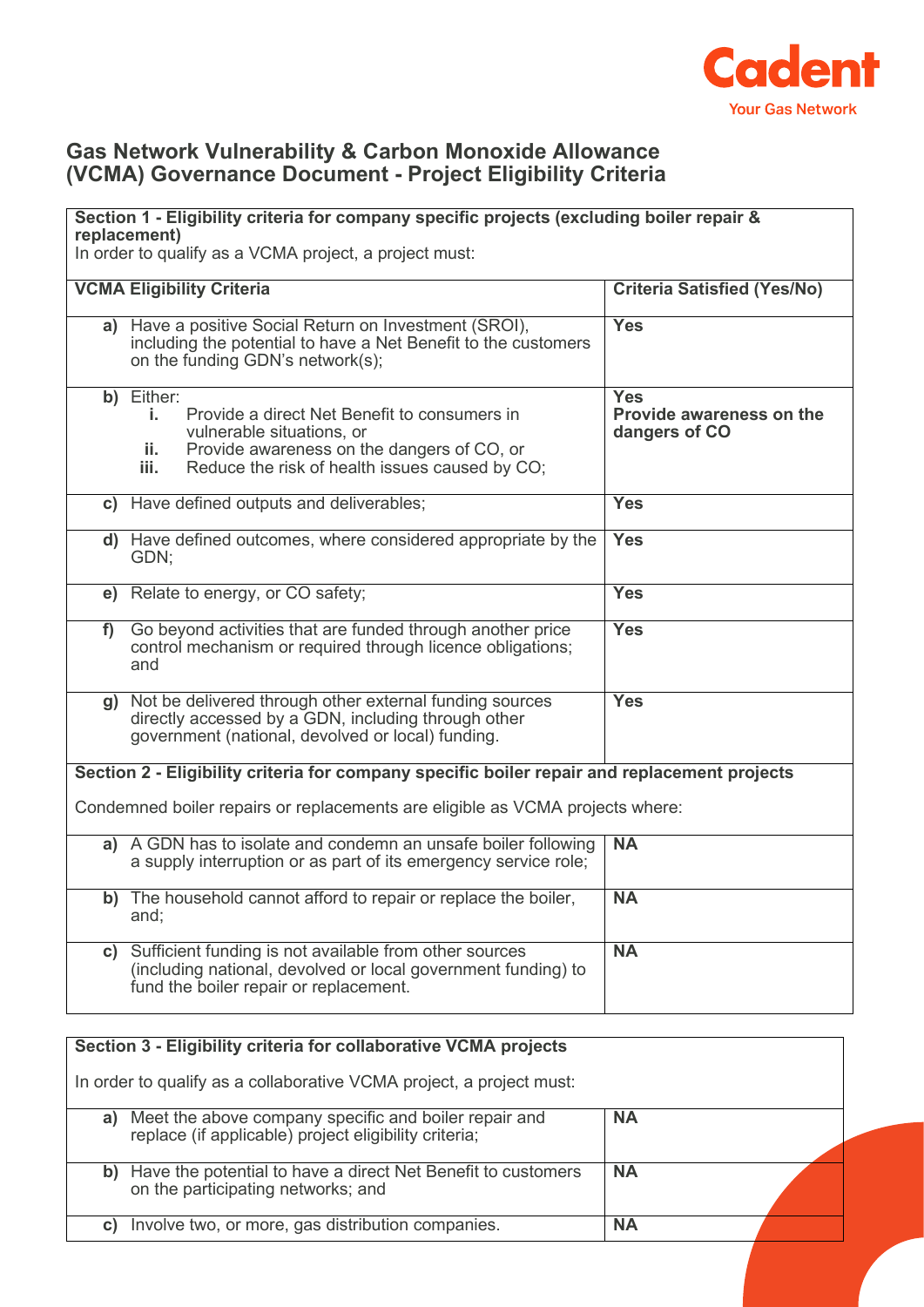

## **Gas Network Vulnerability and Carbon Monoxide Allowance (VCMA) Governance Document - Project Registration Table 2**

| <b>Information Required</b>                                              | <b>Description</b>                                                                                                                                                                                                                                                                                                                                                                                                                                                                                                                                                                                  |  |  |  |  |
|--------------------------------------------------------------------------|-----------------------------------------------------------------------------------------------------------------------------------------------------------------------------------------------------------------------------------------------------------------------------------------------------------------------------------------------------------------------------------------------------------------------------------------------------------------------------------------------------------------------------------------------------------------------------------------------------|--|--|--|--|
| <b>Project Title</b>                                                     | Carbon Monoxide 2021 Summer Campaign                                                                                                                                                                                                                                                                                                                                                                                                                                                                                                                                                                |  |  |  |  |
| <b>Funding GDN(s)</b>                                                    | Cadent                                                                                                                                                                                                                                                                                                                                                                                                                                                                                                                                                                                              |  |  |  |  |
| Role of GDN(s)<br><b>*For Collaborative</b><br><b>VCMA Projects only</b> | N/A                                                                                                                                                                                                                                                                                                                                                                                                                                                                                                                                                                                                 |  |  |  |  |
| <b>Date of PEA</b><br><b>Submission</b>                                  | <b>July 2021</b>                                                                                                                                                                                                                                                                                                                                                                                                                                                                                                                                                                                    |  |  |  |  |
| <b>VCMA Project Contact</b>                                              | <b>Hayley Tranter</b>                                                                                                                                                                                                                                                                                                                                                                                                                                                                                                                                                                               |  |  |  |  |
| Name, email and                                                          | Hayley.tranter@cadentgas.com                                                                                                                                                                                                                                                                                                                                                                                                                                                                                                                                                                        |  |  |  |  |
| <b>Number</b>                                                            | <b>Suzanne Callington</b>                                                                                                                                                                                                                                                                                                                                                                                                                                                                                                                                                                           |  |  |  |  |
|                                                                          | Suzanne.callington@cadentgas.com                                                                                                                                                                                                                                                                                                                                                                                                                                                                                                                                                                    |  |  |  |  |
| <b>Total Cost (£k)</b>                                                   | £153,742                                                                                                                                                                                                                                                                                                                                                                                                                                                                                                                                                                                            |  |  |  |  |
| <b>Total VCMA Funding</b>                                                | £153,742                                                                                                                                                                                                                                                                                                                                                                                                                                                                                                                                                                                            |  |  |  |  |
| <b>Required (£k)</b>                                                     |                                                                                                                                                                                                                                                                                                                                                                                                                                                                                                                                                                                                     |  |  |  |  |
| Problem(s)                                                               | Carbon Monoxide (CO) remains a prevalent risk to households in 2021.<br>Approximately 2,000 people across England are hospitalised due to<br>suspected CO poisoning each year, with a further 40 deaths reported.                                                                                                                                                                                                                                                                                                                                                                                   |  |  |  |  |
|                                                                          | The installation of an audible CO remains one of the most effective<br>methods of mitigating the risk of CO poisoning. However, recent<br>statistics report relatively low alarm ownership across Cadent's<br>networks, with between 60%-70% of homes across Cadent's four<br>networks not having an audible CO alarm installed.                                                                                                                                                                                                                                                                    |  |  |  |  |
|                                                                          | CO alarms are widely recognised as a critical in-home safety device.<br>However, Cadent also recognises the importance of educating people<br>on the risk of exposure to CO when outside of their homes; for example<br>whilst enjoying BBQs and holidays. Since the start of the Covid-19<br>pandemic, sources suggest that there has been a 300% increase in<br>bookings of UK-based holidays. Therefore, it is important that people<br>are still fully aware of the dangers whilst away from their home.                                                                                        |  |  |  |  |
|                                                                          | As well as an increase in UK-based holidays, the Covid-19 pandemic<br>has also created a lot of financial hardship for many families across the<br>country. Financial difficulties due to the pandemic can also mean that<br>families can no longer afford to get appliances serviced and repaired.<br>This is shown by demand for installing, servicing and repairing boilers<br>shrinking by 34 per cent during a year of the pandemic. This, coupled<br>with many families not having the financial means to purchase a CO<br>alarm greatly increases the risk of exposure to the dangers of CO. |  |  |  |  |
| <b>Scope and Objectives</b>                                              | The problem(s) of low alarm ownership, increased risk of exposure to<br>CO whilst holidaying in the UK and the impacts of Covid-19 has led to<br>Cadent developing a Summer campaign that uses innovative<br>techniques to reach the most at-risk customers.<br>The overall scope of the project is to design and deliver a Summer-                                                                                                                                                                                                                                                                 |  |  |  |  |
|                                                                          | based informative campaign, that centres on the risks posed by CO,<br>both at home and whilst on holiday.                                                                                                                                                                                                                                                                                                                                                                                                                                                                                           |  |  |  |  |
|                                                                          | In total, the expected reach of the Summer Campaign project is<br>approximately 23,000,000 - further information on these calculations<br>can be found in the "Outcomes, Associated Actions and Success'<br>Criteria" section of the PEA.                                                                                                                                                                                                                                                                                                                                                           |  |  |  |  |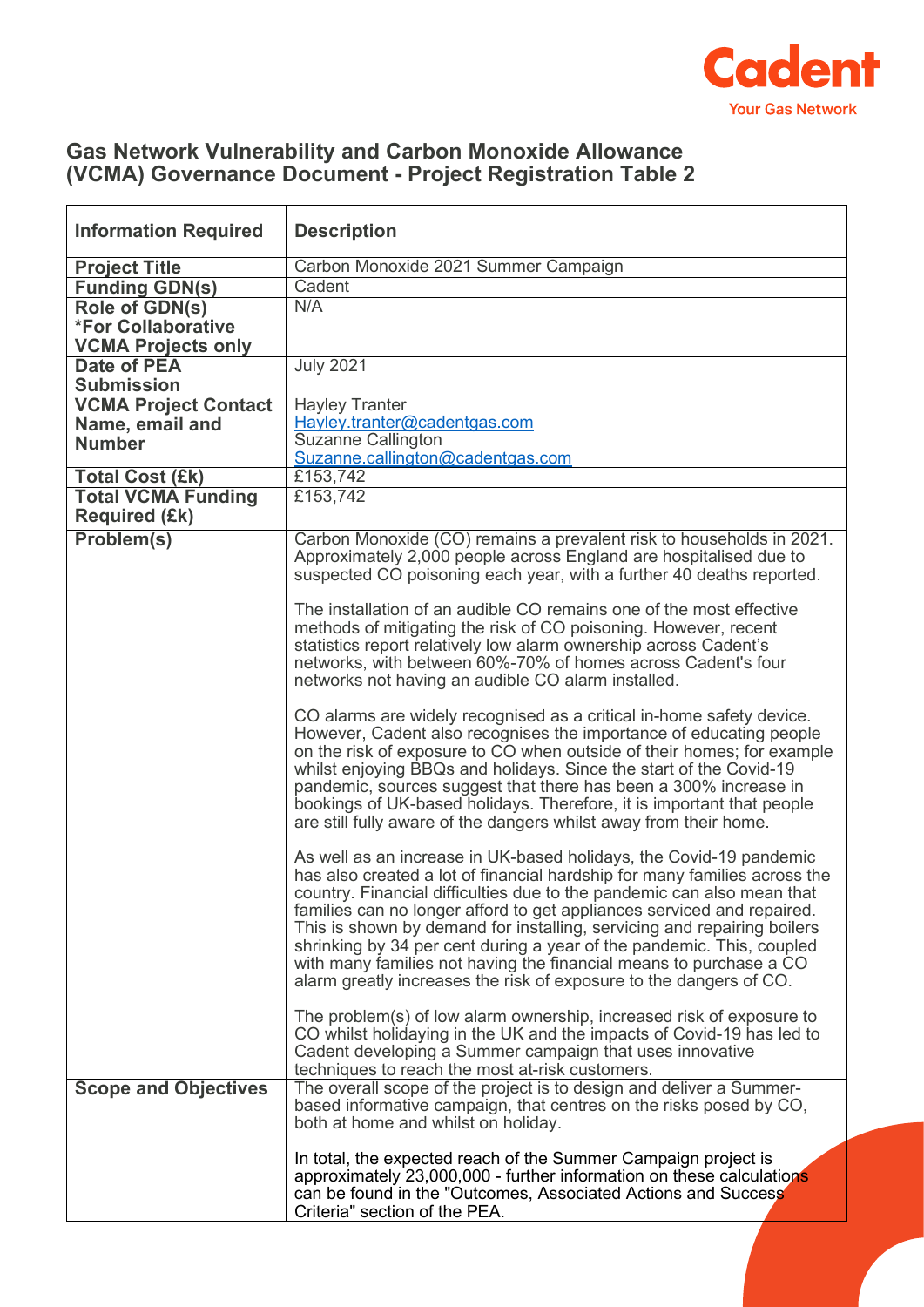

|                                                                      | Cadent's main objective will be to educate customers travelling and/or<br>living on its networks on CO's signs, symptoms, dangers and<br>preventative measures. This will be achieved through the use of<br>partnership work with advertising agencies, allowing Cadent access to<br>their expertise on effectively engaging customers on an important safety<br>message.<br>The campaign will target all four of Cadent's networks, with<br>concentrated messaging in popular UK holiday areas that have been<br>identified through our Hotspot 2020/2021 data on reported CO jobs.<br>As part of the campaign, we will develop and implement a detailed<br>communication strategy that will utilise a multi-method approach. |  |  |  |
|----------------------------------------------------------------------|--------------------------------------------------------------------------------------------------------------------------------------------------------------------------------------------------------------------------------------------------------------------------------------------------------------------------------------------------------------------------------------------------------------------------------------------------------------------------------------------------------------------------------------------------------------------------------------------------------------------------------------------------------------------------------------------------------------------------------|--|--|--|
|                                                                      | The campaigns approach will include:                                                                                                                                                                                                                                                                                                                                                                                                                                                                                                                                                                                                                                                                                           |  |  |  |
|                                                                      | Social media adverts,<br>Online adverts,<br>$\bullet$<br>Advertisement posters in M6 wash rooms,<br>$\bullet$<br>London underground advertisements,<br>$\bullet$<br>Fun Kids Radio audio adverts, online videos and competitions,<br>Digital advertisement screen vans and digital advertisement bill<br>boards.<br>Animated videos, and,<br>Stakeholder engagement with MP's and leading industry<br>experts.                                                                                                                                                                                                                                                                                                                 |  |  |  |
|                                                                      | As well as having the overall objective of educating customers, the<br>project also aims to produce a positive social return on investment<br>(SROI) - further detail on calculations included below.                                                                                                                                                                                                                                                                                                                                                                                                                                                                                                                          |  |  |  |
|                                                                      | Beyond achieving the forecasted total reach of 23,000,000, the<br>campaign, through education, also aims to create an increase in the<br>ownership of CO alarms. This may in turn lead to an increase in the<br>number of reports of suspect CO to the gas emergency service, as<br>instances of CO are more likely to be correctly identified and reported.                                                                                                                                                                                                                                                                                                                                                                   |  |  |  |
| <b>Why the Project is</b><br><b>Being Funded</b><br>Through the VCMA | We believe that the Summer Campaign meets all of the necessary<br>VCMA project eligibility criteria as evidenced below. As such, Cadent<br>considers this project to be a very effective spend of its regulatory<br>allowances.                                                                                                                                                                                                                                                                                                                                                                                                                                                                                                |  |  |  |
|                                                                      | 1. Have a positive, or a forecasted positive, Social Return on<br>Investment (SROI) including for the gas consumers funding<br>the VCMA Project:                                                                                                                                                                                                                                                                                                                                                                                                                                                                                                                                                                               |  |  |  |
|                                                                      | Learning from previous projects and evaluations conducted by<br>Sia Partners inform us that raising awareness and educating<br>customers on the dangers of CO can provide positive social<br>return.<br>We believe this project has the deliverables necessary to                                                                                                                                                                                                                                                                                                                                                                                                                                                              |  |  |  |
|                                                                      | generate a positive SROI. More information on the project's<br>SROI can be found in the relevant section below.                                                                                                                                                                                                                                                                                                                                                                                                                                                                                                                                                                                                                |  |  |  |
|                                                                      | 2. Either:<br><b>Provide a direct Net Benefit to consumers in</b><br>vulnerable situations, or                                                                                                                                                                                                                                                                                                                                                                                                                                                                                                                                                                                                                                 |  |  |  |
|                                                                      | Provide awareness on the dangers of CO, or;<br>$\bullet$                                                                                                                                                                                                                                                                                                                                                                                                                                                                                                                                                                                                                                                                       |  |  |  |
|                                                                      | Reduce the risk of harm caused by CO.                                                                                                                                                                                                                                                                                                                                                                                                                                                                                                                                                                                                                                                                                          |  |  |  |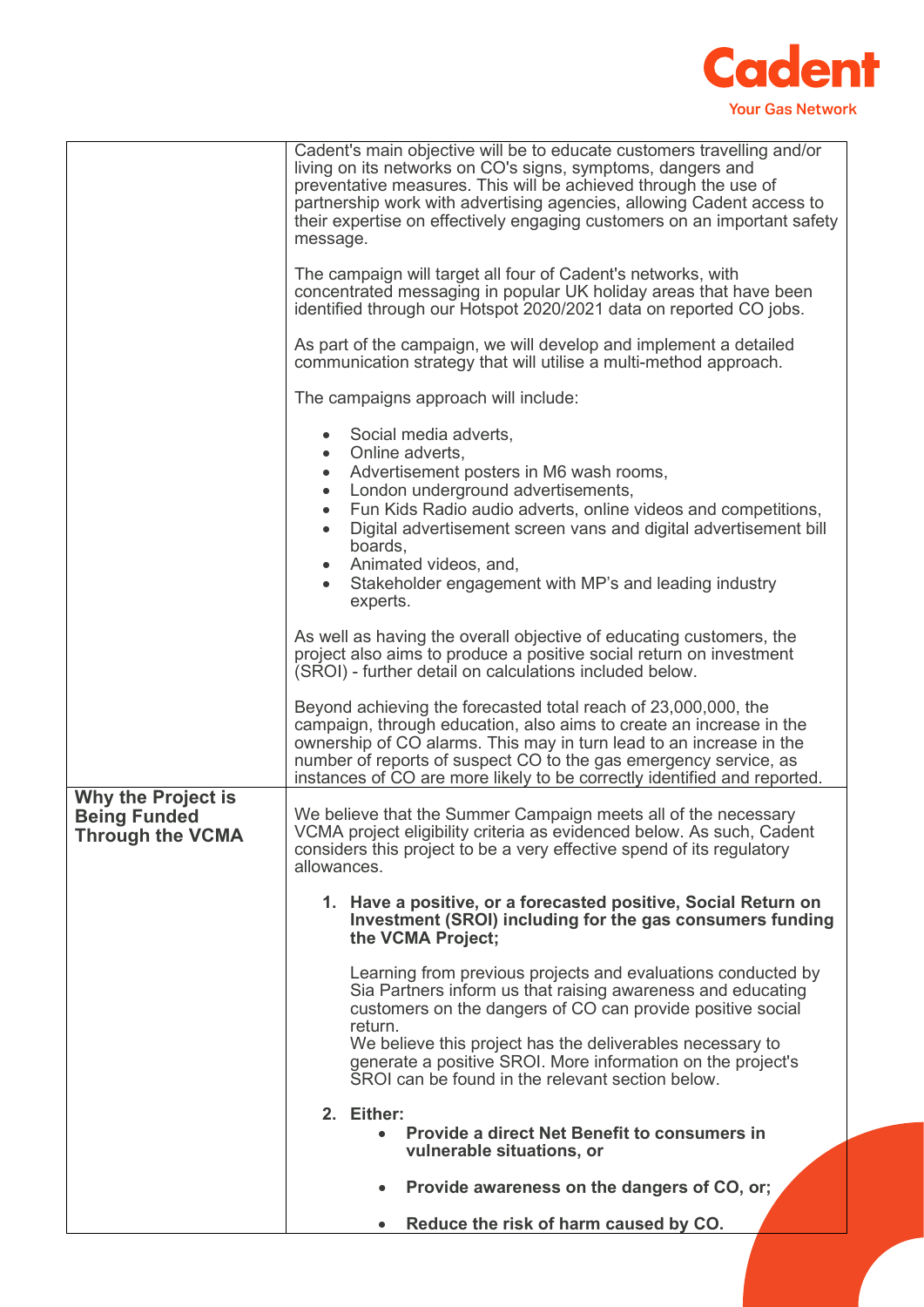

|                                                                     | The project will both provide awareness on the dangers of CO<br>and reduce the risk of harm caused by CO.                                                                                                                                                                                                                                                                                                                                                                                                  |  |  |
|---------------------------------------------------------------------|------------------------------------------------------------------------------------------------------------------------------------------------------------------------------------------------------------------------------------------------------------------------------------------------------------------------------------------------------------------------------------------------------------------------------------------------------------------------------------------------------------|--|--|
|                                                                     | Awareness will be raised through engaging customers that are<br>both holidaying and at home with innovative communication<br>methods including: digital billboards, motorway service station<br>advertising and DAB radio.                                                                                                                                                                                                                                                                                 |  |  |
|                                                                     | Risk of harm caused by CO will be reduced through the issuing<br>of information on the signs and symptoms, as well as<br>preventative measures.                                                                                                                                                                                                                                                                                                                                                            |  |  |
|                                                                     | 3. Have defined outcomes and the associated actions to<br>achieve these;                                                                                                                                                                                                                                                                                                                                                                                                                                   |  |  |
|                                                                     | More evidence will be detailed in the relevant section below, but<br>we have outlined clear project outcomes, actions and success<br>criteria.                                                                                                                                                                                                                                                                                                                                                             |  |  |
|                                                                     | 4. Go beyond activities that are funded through other price<br>control mechanisms or required through other licence<br>obligations;                                                                                                                                                                                                                                                                                                                                                                        |  |  |
|                                                                     | We believe that the innovative communication methods utilised<br>through this project demonstrate that this campaign goes<br>outside of BAU activities funded through other price control<br>mechanisms.                                                                                                                                                                                                                                                                                                   |  |  |
|                                                                     | 5. Not be delivered through other external funding sources<br>directly accessed by a GDN, including through other<br>government (national, devolved or local) funding;                                                                                                                                                                                                                                                                                                                                     |  |  |
|                                                                     | This project will be delivered solely with VCMA funding and a<br>clear structure will be in place to ensure that all aspects of the<br>project are allocated against the VCMA funding.                                                                                                                                                                                                                                                                                                                     |  |  |
| <b>Evidence of</b><br><b>Stakeholder/Customer</b><br><b>Support</b> | Cadent conducted extensive stakeholder and customer feedback in<br>order to shape its strategy for investment of VCMA funding, particularly<br>for projects centred around CO.                                                                                                                                                                                                                                                                                                                             |  |  |
|                                                                     | Stakeholders from Katie Haines Memorial Trust, Ground Work, Citizens<br>Advice, BEIS and NEA reported that general public awareness on<br>carbon monoxide was high, and that a general understanding on the<br>dangers of CO exists.                                                                                                                                                                                                                                                                       |  |  |
|                                                                     | Research from Energy UK's 'CO Be Alarmed!' campaign reveals that<br>over 17 million people in Britain are at risk from CO poisoning as they<br>do not have a CO alarm in their home $-$ despite nine in ten (94%)<br>saying they are aware of the risk. Although this survey suggests<br>awareness of CO is high, the evidence from our surveys on the ground<br>during RIIO-1 suggests that knowledge is low. Cadent CO survey data<br>from 5010 respondents rated their knowledge as 5.07/10 on average. |  |  |
|                                                                     | This survey data supports a need for Cadent to tackle this gap in<br>knowledge for some customers.                                                                                                                                                                                                                                                                                                                                                                                                         |  |  |
|                                                                     | Cadent conducted a series of engagement activities in order to gather<br>stakeholder feedback on our RIIO-2 proposals, including carbon<br>monoxide.                                                                                                                                                                                                                                                                                                                                                       |  |  |
|                                                                     | Participants at our deliberative workshops, focus groups, and our<br>domestic survey were consistently supportive of us raising awareness                                                                                                                                                                                                                                                                                                                                                                  |  |  |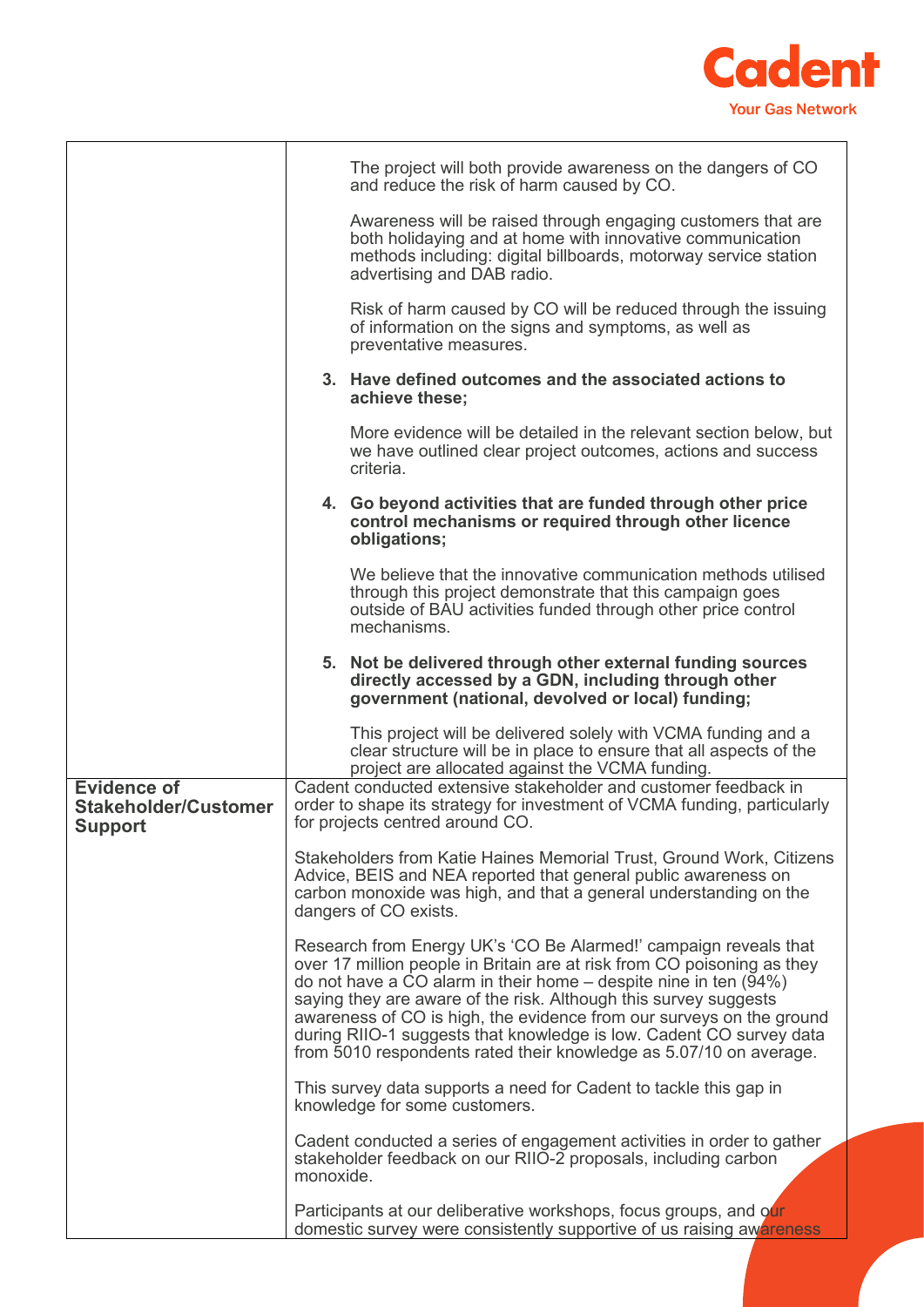

|                                                                              | of CO and providing CO alarms to customers, particularly those in<br>vulnerable situations. Participants in our focus groups were concerned<br>that customer awareness of the full dangers of CO is low.<br>Participants across all these events highlighted that the safety of<br>employees and the public is their highest or joint-highest priority.                                                     |  |  |  |
|------------------------------------------------------------------------------|-------------------------------------------------------------------------------------------------------------------------------------------------------------------------------------------------------------------------------------------------------------------------------------------------------------------------------------------------------------------------------------------------------------|--|--|--|
|                                                                              | Cadent also received stakeholder feedback on the importance of a<br>cohesive approach to supporting customers and making every contact<br>count.                                                                                                                                                                                                                                                            |  |  |  |
|                                                                              | Cadent has acknowledged this stakeholder feedback and we have<br>specifically chosen these methods of communication because of the<br>high customer reach the important massaging will be received by.                                                                                                                                                                                                      |  |  |  |
| <b>Outcomes, Associated</b><br><b>Actions and Success</b><br><b>Criteria</b> | The project centres around Cadent increasing awareness on the<br>dangers of CO and how customers can keep safe this summer. In<br>particular, customers will be educated on:                                                                                                                                                                                                                                |  |  |  |
|                                                                              | The signs, symptoms and dangers of carbon monoxide,                                                                                                                                                                                                                                                                                                                                                         |  |  |  |
|                                                                              | Advice on preventative measures.                                                                                                                                                                                                                                                                                                                                                                            |  |  |  |
|                                                                              | The Summer Campaign will be broken down into a series of separate<br>activities, each activity targeting a different demographic containing<br>customers at risk of exposure to the dangers of CO.                                                                                                                                                                                                          |  |  |  |
|                                                                              | <b>Fun Kids Radio Activities</b>                                                                                                                                                                                                                                                                                                                                                                            |  |  |  |
|                                                                              | <b>Project Outcomes</b>                                                                                                                                                                                                                                                                                                                                                                                     |  |  |  |
|                                                                              | Cadent has partnered with children's radio station Fun Kids to raise<br>awareness on the dangers of CO amongst a younger audience.                                                                                                                                                                                                                                                                          |  |  |  |
|                                                                              | The partnership with Fun Kids will deliver the following outcomes:                                                                                                                                                                                                                                                                                                                                          |  |  |  |
|                                                                              | The broadcasting of a 10-part audio series on CO;<br>$\bullet$<br>10 videos to support the audio series;<br>$\bullet$<br>The launching of a competition for young listeners;<br>$\bullet$<br>The creation of a CO Crew website linked branded webpage of<br>the Fun Kids radio website<br>The development of a CO newsletter that will be included in Fun<br>Kids database of listeners.<br><b>Delivery</b> |  |  |  |
|                                                                              | The CO related audio series will be broadcasted for 8-weeks, playing<br>21 times each week. Evidence from our project partner suggests an<br>expected reach of 243,000.                                                                                                                                                                                                                                     |  |  |  |
|                                                                              | The audio series will also be available for playback on the Fun Kids<br>website. Statistics suggest an expected reach of 180,000.                                                                                                                                                                                                                                                                           |  |  |  |
|                                                                              | Statistics from previously delivered initiatives and industry data suggest<br>that the Fun Kids videos available through their YouTube channel will<br>be viewed 5000 times per week.                                                                                                                                                                                                                       |  |  |  |
|                                                                              | The audio series will also be available through podcast downloads. We<br>forecast a reach of approximately c.20,000 per week.                                                                                                                                                                                                                                                                               |  |  |  |
|                                                                              | The website is forecasted to achieve 2000 views over the duration of<br>the project.                                                                                                                                                                                                                                                                                                                        |  |  |  |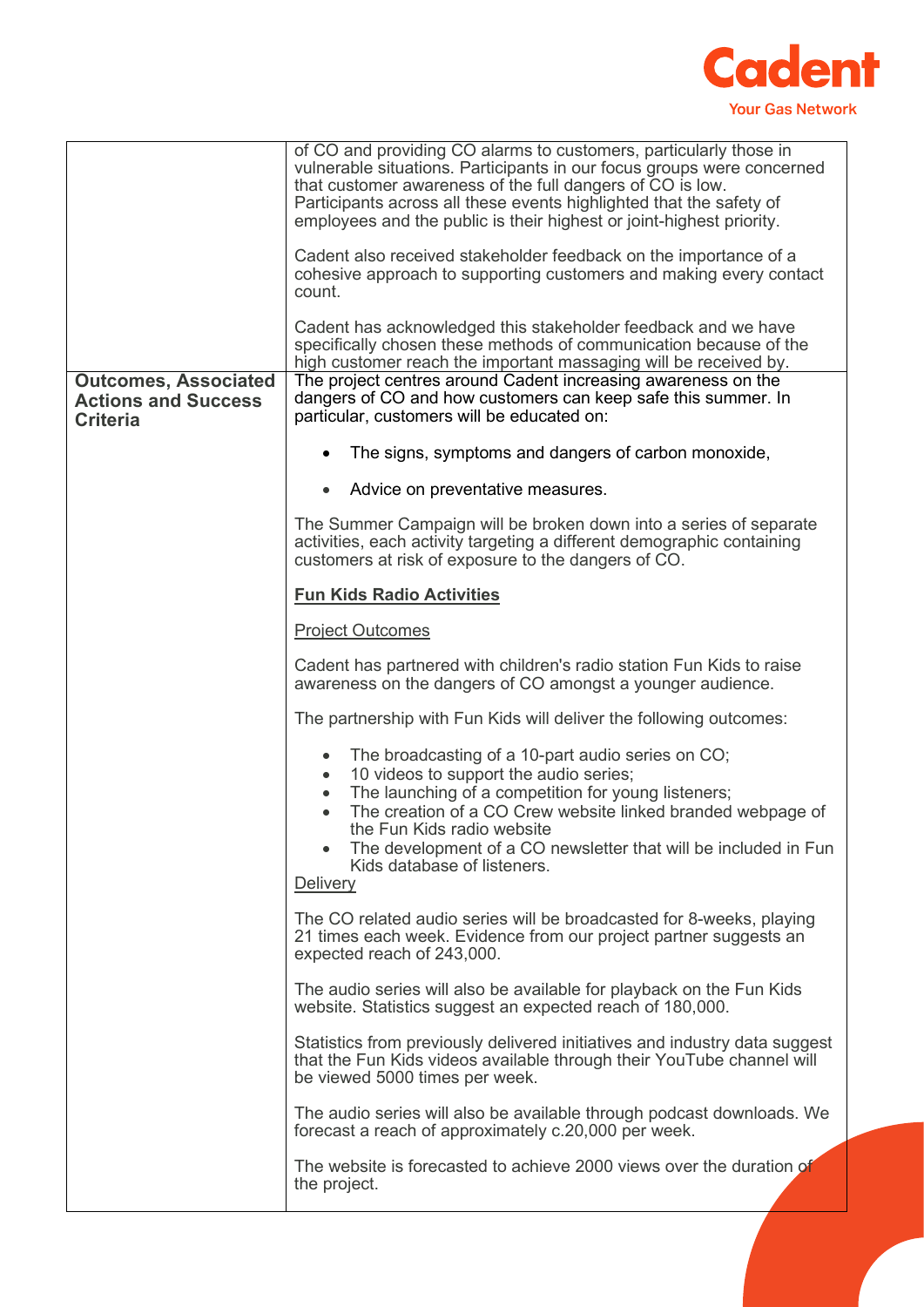

| Cadent predicts that the CO newsletter will be opened by 8000<br>customers.                                                                                                                                                                                                                                                                                                      |  |  |  |
|----------------------------------------------------------------------------------------------------------------------------------------------------------------------------------------------------------------------------------------------------------------------------------------------------------------------------------------------------------------------------------|--|--|--|
| National BBQ 2021 2 weeks                                                                                                                                                                                                                                                                                                                                                        |  |  |  |
| <b>Project Delivery</b>                                                                                                                                                                                                                                                                                                                                                          |  |  |  |
| Cadent has partnered with National BBQ week to promote the dangers<br>of CO - as risk of exposure can be heightened when BBQ.                                                                                                                                                                                                                                                    |  |  |  |
| The partnership with National BBQ week will deliver the following<br>outcomes:                                                                                                                                                                                                                                                                                                   |  |  |  |
| Cadent and National BBQ week will create a dedicated panel on<br>$\bullet$<br>the supporter's webpage of their website. This panel will<br>educate enthusiasts on the potential increased risk of exposure<br>to CO whilst BBQing.                                                                                                                                               |  |  |  |
| • CO awareness messaging will be distributed through National<br>BBQ week's social media channels.                                                                                                                                                                                                                                                                               |  |  |  |
| Cadent and National BBQ week will develop specific gas safety<br>$\bullet$<br>content to be featured on National BBQ week's website.                                                                                                                                                                                                                                             |  |  |  |
| Partners will distribute BBQ safety leaflets featuring carbon<br>$\bullet$<br>monoxide-specific content across 3 industry roadshows.                                                                                                                                                                                                                                             |  |  |  |
| <b>Project Outcomes</b>                                                                                                                                                                                                                                                                                                                                                          |  |  |  |
| The expected total reach for National BBQ week's website<br>$\bullet$<br>activities is c.90,000.                                                                                                                                                                                                                                                                                 |  |  |  |
| The expected number of social media interactions is 220,000.<br>$\bullet$                                                                                                                                                                                                                                                                                                        |  |  |  |
| Partners will distribute BBQ safety leaflets containing CO<br>$\bullet$<br>content at industry roadshows. These roadshows have an<br>estimated combined footfall of 120,000.                                                                                                                                                                                                     |  |  |  |
| <b>Service Station Washroom Panels</b>                                                                                                                                                                                                                                                                                                                                           |  |  |  |
| <b>Project Delivery</b>                                                                                                                                                                                                                                                                                                                                                          |  |  |  |
| The M6 motorway is popular route used by British holiday makers and<br>commuters and stretches across much of Cadent's North West and<br>West Midlands networks. Cadent has partnered with an advertising<br>agency to design and display panels in service station washrooms. The<br>panels focus on BBQ safety and the importance of taking an audible<br>CO alarm on holiday. |  |  |  |
| Cadent will target 20 service stations situated along a 160 mile<br>stretch of the M6 motorway - this will dissect Cadent's North<br>West and West Midlands networks.                                                                                                                                                                                                            |  |  |  |
| 264 posters containing information on BBQ safety and the<br>$\bullet$<br>importance of packing a CO alarm when holidaying will be<br>displayed at the service stations. This aspect of the Summer<br>Campaign will run for 8-weeks.                                                                                                                                              |  |  |  |
| <b>Project Outcomes</b>                                                                                                                                                                                                                                                                                                                                                          |  |  |  |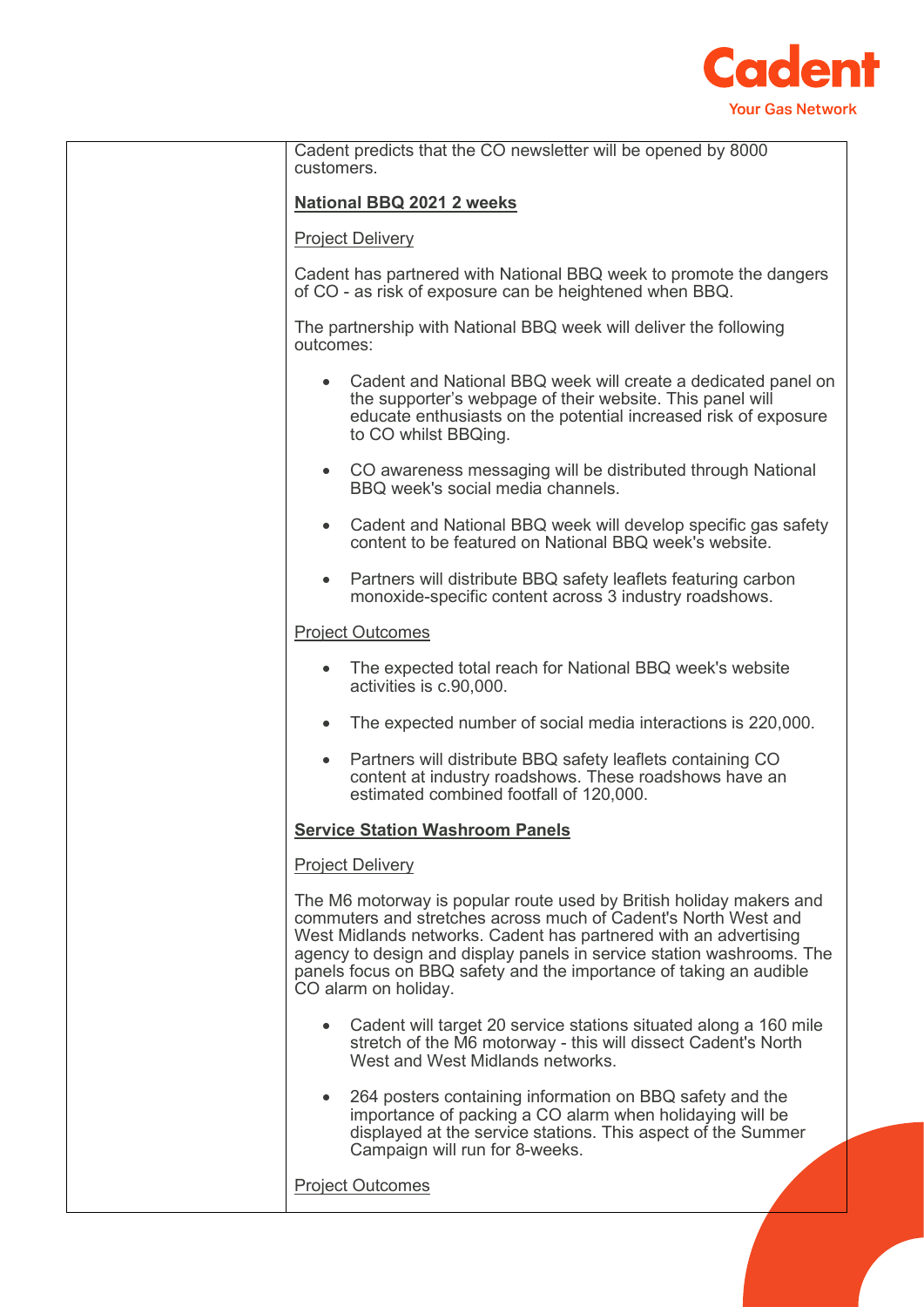

| The project expects to reach circa 4.9m customers across the 8-<br>week duration of the service station campaign.                                                                                                                           |  |  |  |
|---------------------------------------------------------------------------------------------------------------------------------------------------------------------------------------------------------------------------------------------|--|--|--|
| <b>London Underground stations</b>                                                                                                                                                                                                          |  |  |  |
| <b>Project Delivery</b>                                                                                                                                                                                                                     |  |  |  |
| Cadent has partnered with an advertising agency to design and have<br>access to advertising spaces situated in North London's underground<br>stations.                                                                                      |  |  |  |
| Greater London witnessed the most incidents relating to deaths from<br>unintentional carbon monoxide poisoning (60) from 01/09/1995 to<br>31/08/2018.                                                                                       |  |  |  |
| The project consists of designing and displaying 100 posters in<br>25 of the major London underground stations within Cadent's<br>Network.                                                                                                  |  |  |  |
| 2 poster designs will be displayed, one that centres on BBQ<br>safety, and another that focusses on packing a CO alarm for<br>holiday.                                                                                                      |  |  |  |
| The posters will be displayed for 2-weeks.                                                                                                                                                                                                  |  |  |  |
| <b>Project Outcomes</b>                                                                                                                                                                                                                     |  |  |  |
| Expected reach: Will be seen approximately 12m times                                                                                                                                                                                        |  |  |  |
| <b>Online adverts</b>                                                                                                                                                                                                                       |  |  |  |
| <b>Project Delivery</b>                                                                                                                                                                                                                     |  |  |  |
| Cadent will promote the Summer Campaign's messaging through<br>targeted advertising using online platforms. The messaging will target<br>areas of high deprivation and historic reports of suspect CO identified<br>through social mapping. |  |  |  |
| The project will target customers through the use of Facebook,<br>Linkedin, Twitter, Google and a dedicated Summer CO<br>webpage on Cadent's website.                                                                                       |  |  |  |
| The adverts will utilise 2 designs based on BBQ safety and<br>packing a CO alarm for holiday. The online advertising will run<br>for a period of 8 weeks across Summer.                                                                     |  |  |  |
| The project aims to achieve 150,000 views across social media<br>and Cadent's webpages.                                                                                                                                                     |  |  |  |
| Project Outcomes                                                                                                                                                                                                                            |  |  |  |
| Expected reach: we forecast that the project will create 5.2m customer<br>impressions.                                                                                                                                                      |  |  |  |
| Roadside digital boards                                                                                                                                                                                                                     |  |  |  |
| <b>Project Delivery</b>                                                                                                                                                                                                                     |  |  |  |
| This sub-project centres around Cadent partnering with an advertising<br>agency to create and run a roadside digital billboard campaign.                                                                                                    |  |  |  |
|                                                                                                                                                                                                                                             |  |  |  |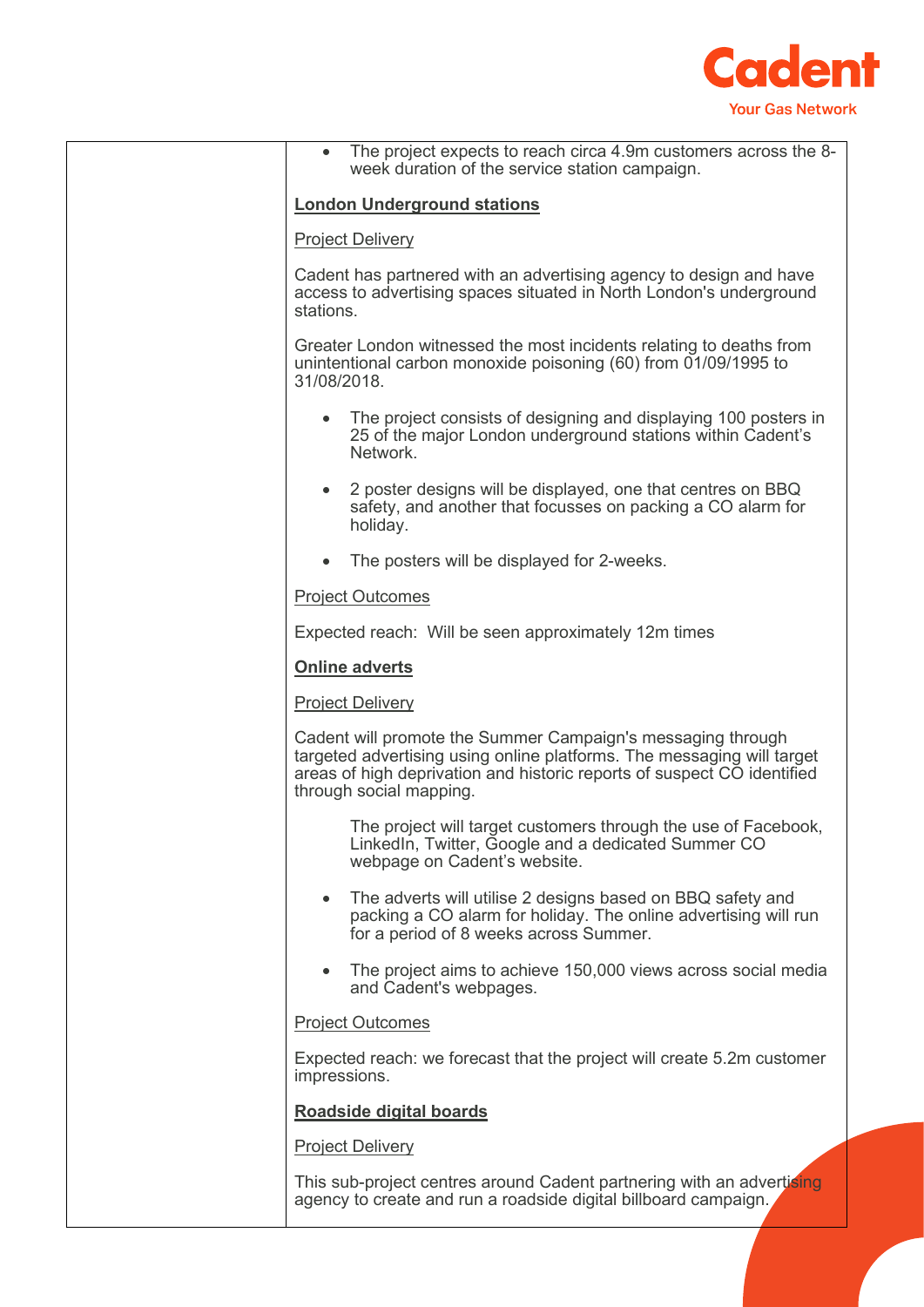

|                                                              | The billboard campaign will use targeted locations in English holiday<br>hotspots and in communities that have witnessed historically high<br>reports of suspected carbon monoxide.                                                                             |  |  |  |
|--------------------------------------------------------------|-----------------------------------------------------------------------------------------------------------------------------------------------------------------------------------------------------------------------------------------------------------------|--|--|--|
|                                                              | The billboard campaign will focus on two designs centred on<br>$\bullet$<br>BBQ safety and packing a CO alarm for holiday.                                                                                                                                      |  |  |  |
|                                                              | The messaging will be broadcasted across 50 screens for 8<br>$\bullet$<br>weeks in Cadent's networks.                                                                                                                                                           |  |  |  |
|                                                              | Cadent estimates that the advert will be played 1.8m times.<br>$\bullet$                                                                                                                                                                                        |  |  |  |
|                                                              | <b>Project Outcomes</b>                                                                                                                                                                                                                                         |  |  |  |
|                                                              | Cadent forecasts that the project is expected to create 5.7m customer<br>impressions                                                                                                                                                                            |  |  |  |
|                                                              | <b>Digital Advertisement Screen Mobile Vans</b>                                                                                                                                                                                                                 |  |  |  |
|                                                              | <b>Project Delivery</b>                                                                                                                                                                                                                                         |  |  |  |
|                                                              | As well as carbon monoxide safety advertisements on fixed roadside<br>digital billboards, Cadent will also utilise mobile digital advertisement<br>vans to visit English holiday hotspots.                                                                      |  |  |  |
|                                                              | The digital vans will visit locations across 13 popular holiday and<br>$\bullet$<br>tourist locations in our networks.                                                                                                                                          |  |  |  |
|                                                              | This sub-project will run for 11 days in total.                                                                                                                                                                                                                 |  |  |  |
|                                                              | <b>Project Outcomes</b>                                                                                                                                                                                                                                         |  |  |  |
|                                                              | The project expects to achieve 18,750 views per day over the 11-day<br>period in which it is live.                                                                                                                                                              |  |  |  |
|                                                              | <b>Project Outcomes</b>                                                                                                                                                                                                                                         |  |  |  |
|                                                              | This forecast is based on an average of 37,500 views being achieved in<br>areas of high footfall. We have applied a 50% reduction to account for<br>the holiday hotspot areas, where footfall is not as high or as consistent<br>as levels of city centres etc. |  |  |  |
|                                                              | EXPECTED TOTAL CAMPAIGN REACH: 23,000,000                                                                                                                                                                                                                       |  |  |  |
| <b>Project Partners and</b><br><b>Third Parties Involved</b> | Cadent will be working with expert project partners including:                                                                                                                                                                                                  |  |  |  |
|                                                              | S3 Advertising;                                                                                                                                                                                                                                                 |  |  |  |
|                                                              | Fun Kids Radio;<br>National BBQ week;                                                                                                                                                                                                                           |  |  |  |
|                                                              | <b>Bonanza Creative</b>                                                                                                                                                                                                                                         |  |  |  |
| <b>Potential for New</b><br>Learning                         | Cadent believes that this project offers several opportunities for new<br>learning.                                                                                                                                                                             |  |  |  |
|                                                              | Firstly, Cadent's historic carbon monoxide awareness projects have<br>focussed on the signs, symptoms, causes and preventative measures<br>for CO.                                                                                                              |  |  |  |
|                                                              | This campaign focusses on alternate messaging on CO safety not<br>previously considered, such as the risks posed by BBQs and CO safety<br>whilst on holiday.                                                                                                    |  |  |  |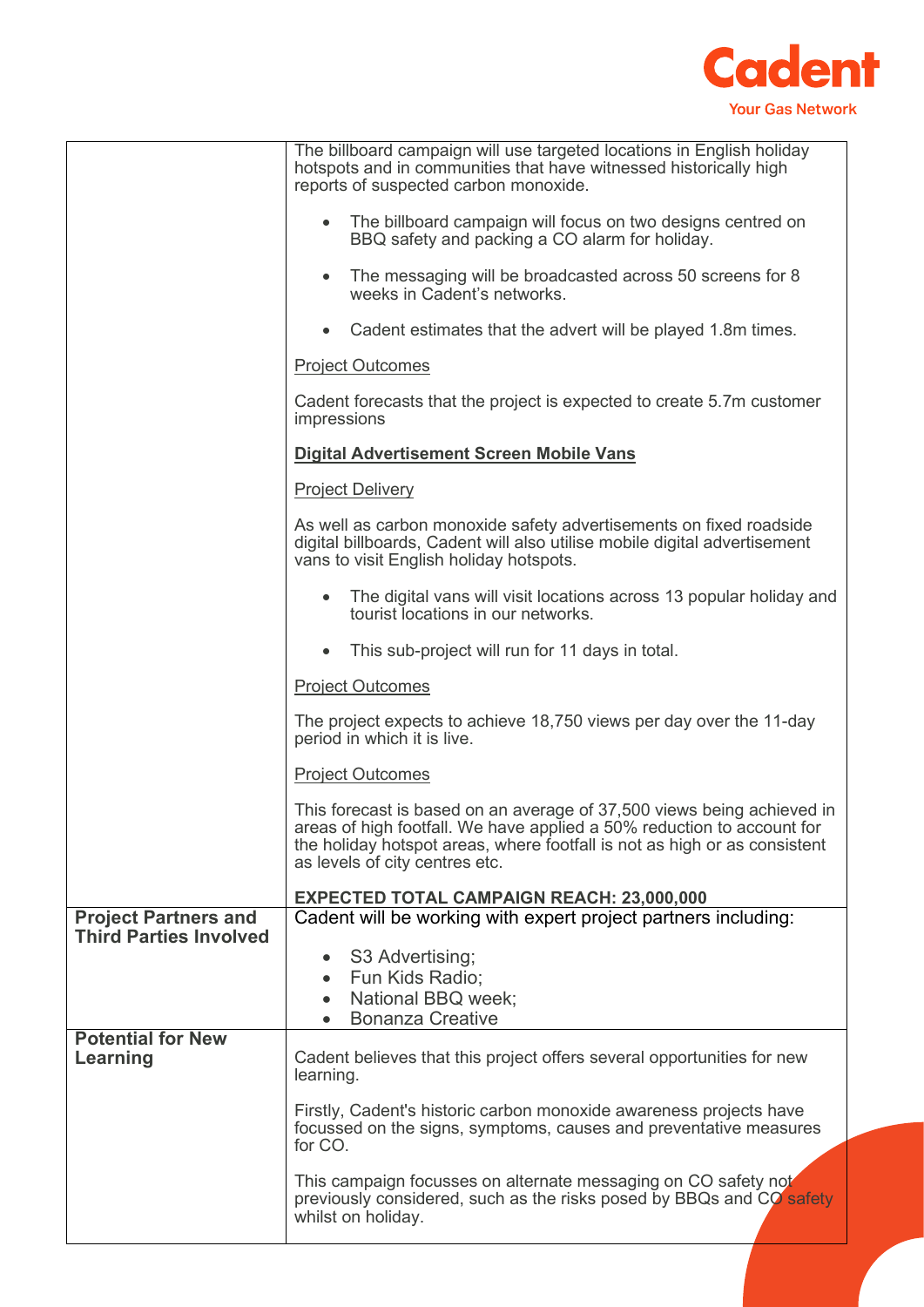

|                                                       | The uptake in messaging and the number of interactions/views will help<br>inform Cadent on whether there is a need and interest from customers.                                                                                                                                                  |                                                                                                                                                                                                                                                                                                                                                                                                                                 |  |  |  |
|-------------------------------------------------------|--------------------------------------------------------------------------------------------------------------------------------------------------------------------------------------------------------------------------------------------------------------------------------------------------|---------------------------------------------------------------------------------------------------------------------------------------------------------------------------------------------------------------------------------------------------------------------------------------------------------------------------------------------------------------------------------------------------------------------------------|--|--|--|
|                                                       |                                                                                                                                                                                                                                                                                                  | Secondly, Cadent have historically used its own website and social<br>media to promote messaging on carbon monoxide safety, Whilst this<br>project still utilises these platforms, Cadent will trial the use of partner-<br>promoted channels (such as National BBQ week and Fun Kids) and<br>external billboards and digital media to understand the increases in<br>customer reach versus the additional investment required. |  |  |  |
|                                                       |                                                                                                                                                                                                                                                                                                  | This new found understanding on use of external media platforms will<br>help shape future projects aimed at engaging customers on VCMA-<br>related messaging.                                                                                                                                                                                                                                                                   |  |  |  |
| <b>Scale of VCMA Project</b><br>and SROI Calculations | <b>Project Scale</b>                                                                                                                                                                                                                                                                             |                                                                                                                                                                                                                                                                                                                                                                                                                                 |  |  |  |
|                                                       |                                                                                                                                                                                                                                                                                                  | The project will run between May 2021 and September 2021. Based on<br>the forecasts provided by Cadent's partners and from previously<br>delivered internal projects, we estimate that $c.23,000,000$ customers will<br>be reached through the entirety of the Summer Campaign.                                                                                                                                                 |  |  |  |
|                                                       |                                                                                                                                                                                                                                                                                                  | The project will utilise £153,000 of Cadent's company specific VCMA<br>funding and will operate across Cadent's four gas distribution networks.                                                                                                                                                                                                                                                                                 |  |  |  |
|                                                       |                                                                                                                                                                                                                                                                                                  | <b>SROI Calculations</b>                                                                                                                                                                                                                                                                                                                                                                                                        |  |  |  |
|                                                       | Cadent estimates that 23,000,000 customers will be reached with safety<br>messaging on carbon monoxide through the Summer campaign.                                                                                                                                                              |                                                                                                                                                                                                                                                                                                                                                                                                                                 |  |  |  |
|                                                       | Cadent has factored in an assumption that 24% of the customers<br>reached through the project will retain and use the information received.<br>(24% based on study SIA partners completed for Cadent on static<br>billboard info retention rates for Cadent RIIO 2 business plan<br>submission). |                                                                                                                                                                                                                                                                                                                                                                                                                                 |  |  |  |
|                                                       | Social Return from a Reduction in A&E Visits Linked to CO                                                                                                                                                                                                                                        |                                                                                                                                                                                                                                                                                                                                                                                                                                 |  |  |  |
|                                                       |                                                                                                                                                                                                                                                                                                  | Cadent estimates that 23,000,000 customers will be reached<br>with safety messaging on carbon monoxide through the Summer<br>campaign.                                                                                                                                                                                                                                                                                          |  |  |  |
|                                                       | $\bullet$                                                                                                                                                                                                                                                                                        | The average household in the UK contains 2.4 people, giving a<br>total project reach of 55,200,000.                                                                                                                                                                                                                                                                                                                             |  |  |  |
|                                                       | $\bullet$                                                                                                                                                                                                                                                                                        | Statistics report that there are 4,000 A&E visits per year<br>attributable to CO in England.                                                                                                                                                                                                                                                                                                                                    |  |  |  |
|                                                       | $\bullet$                                                                                                                                                                                                                                                                                        | The population of England is reported as 55,619,430, with the<br>A&E visits linked to CO representing 0.00719% of the<br>population.                                                                                                                                                                                                                                                                                            |  |  |  |
|                                                       | $\bullet$                                                                                                                                                                                                                                                                                        | However, a retention rate of 24% must be applied, meaning that<br>0.00173% of the customers engaged through the project may<br>avoid A&E visits linked to CO                                                                                                                                                                                                                                                                    |  |  |  |
|                                                       | $\bullet$                                                                                                                                                                                                                                                                                        | 0.00173% of 55,200,000 customers equates to 4,764 avoided<br>A&E visits across the five years of RIIO-GD2.                                                                                                                                                                                                                                                                                                                      |  |  |  |
|                                                       | $\bullet$                                                                                                                                                                                                                                                                                        | An A&E visit costs the NHS £134 on average, giving a total 5-<br>year saving of £638,349.58.                                                                                                                                                                                                                                                                                                                                    |  |  |  |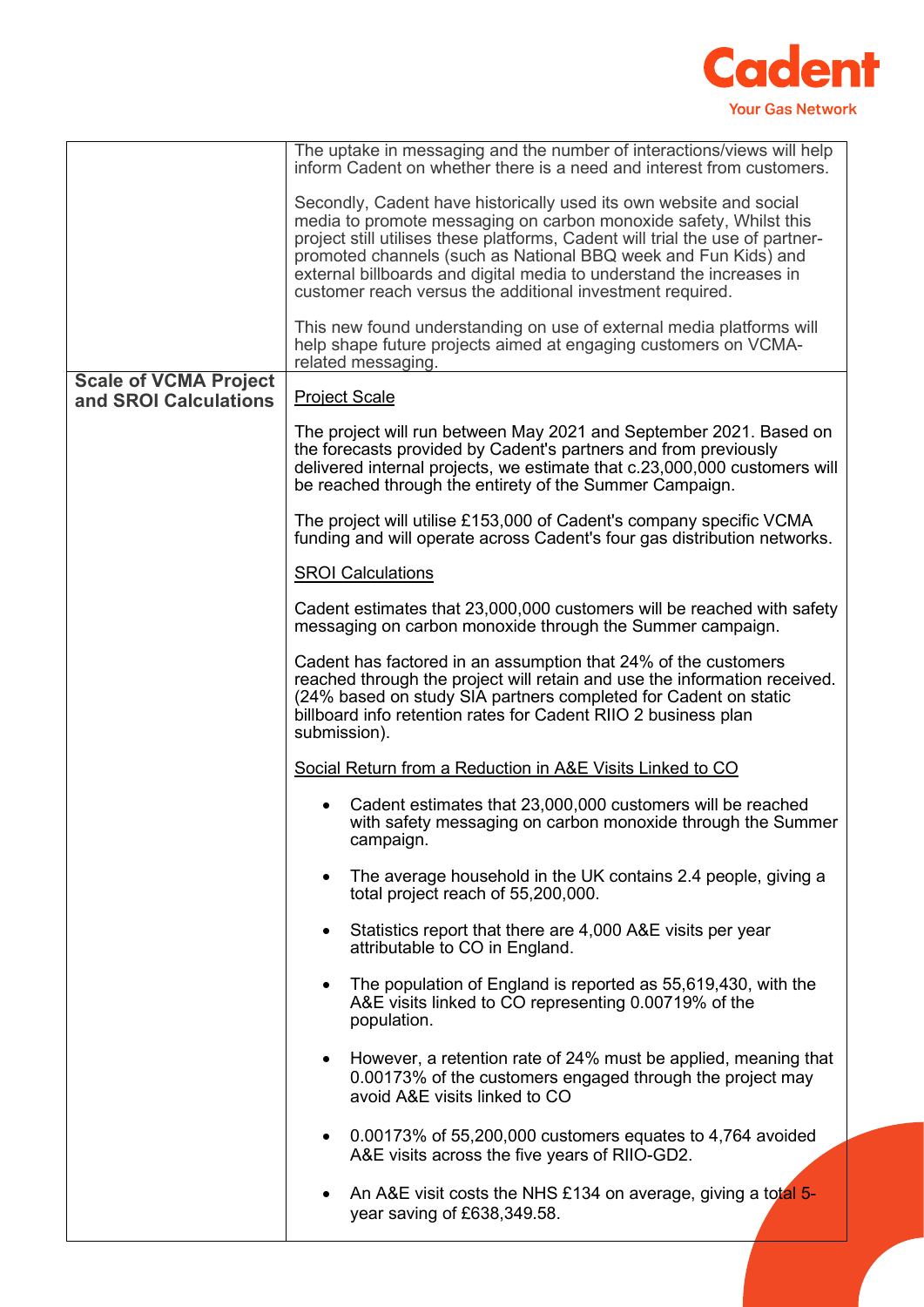

|           | Social Return from a Reduction in Long Term Hospital Visits Linked to                                                                                                                                                                                                  |
|-----------|------------------------------------------------------------------------------------------------------------------------------------------------------------------------------------------------------------------------------------------------------------------------|
| <u>CO</u> |                                                                                                                                                                                                                                                                        |
| $\bullet$ | Cadent estimates that 23,000,000 customers will be reached<br>with safety messaging on carbon monoxide through the Summer<br>campaign.                                                                                                                                 |
| $\bullet$ | The average household in the UK contains 2.4 people, giving a<br>total project reach of 55,200,000.                                                                                                                                                                    |
| $\bullet$ | Statistics report that there are 200 long-term hospital visits each<br>year attributable to CO in England and Wales.                                                                                                                                                   |
| $\bullet$ | The population of England and Wales is reported as 58,744,595,<br>with long-term hospital visits linked to CO representing<br>0.00034% of the population.                                                                                                              |
| $\bullet$ | However, a retention rate of 24% must be applied, meaning that<br>0.00008% of the customers engaged through the project may<br>avoid long-term hospital visits linked to CO.                                                                                           |
|           | $\bullet$ 0.00008% of 55,200,000 customers equates to 226 avoided<br>long-term visits across the five years of RIIO-GD2.                                                                                                                                               |
|           | • A long-term hospital visit costs the NHS £3,026 on average,<br>giving a total 5 year saving of £682,419.                                                                                                                                                             |
|           | Social Return from a Reduction in Injuries Caused by CO that lead to<br>Time of Work                                                                                                                                                                                   |
|           | Cadent estimates that 23,000,000 customers will be reached<br>with safety messaging on carbon monoxide through the Summer<br>campaign.                                                                                                                                 |
| $\bullet$ | The average household in the UK contains 2.4 people, giving a<br>total project reach of 55,200,000.                                                                                                                                                                    |
| ٠         | Statistics report that there are 200 long-term hospital visits each<br>year attributable to CO in England and Wales.                                                                                                                                                   |
|           | The population of England and Wales is reported as 58,744,595,<br>with long-term hospital visits linked to CO representing<br>0.00034% of the population. Customers admitted to hospital<br>long-term are likely to take time off work as a result of their<br>injury. |
| $\bullet$ | However, a retention rate of 24% must be applied, meaning that<br>0.00008% of the customers engaged through the project may<br>avoid long-term hospital visits linked to CO.                                                                                           |
| $\bullet$ | 0.00008% of 55,200,000 customers equates to 225 customers<br>avoiding time off work and long-term visits across the five years<br>of RIIO-GD2.                                                                                                                         |
| $\bullet$ | The cost of time off work as a result of an injury costs £233.76<br>per occurrence. This gives a total 5 year saving of £52,717.23.                                                                                                                                    |
|           | Social Return from a Reduction in Deaths Linked to CO                                                                                                                                                                                                                  |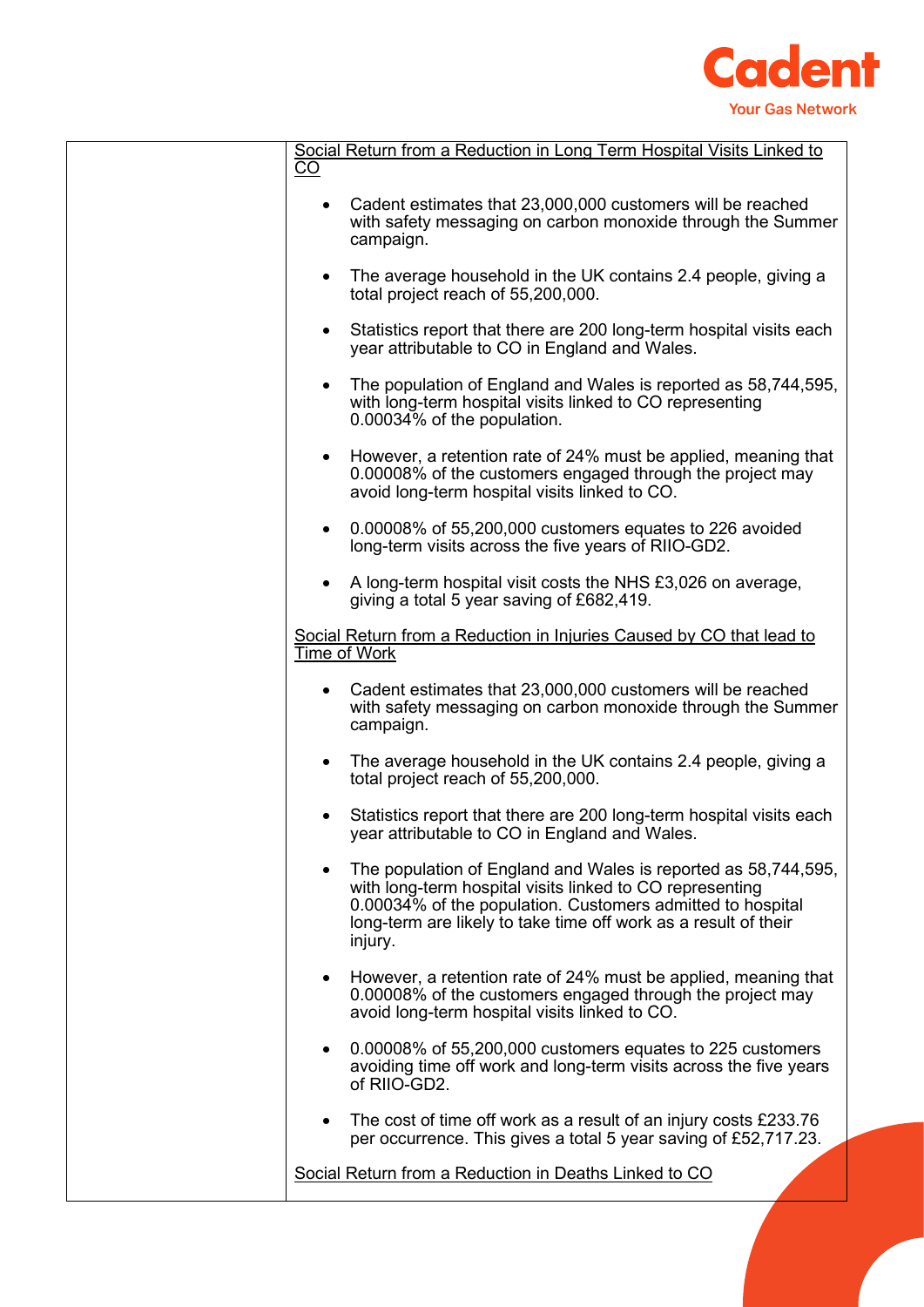

| Cadent estimates that 23,000,000 customers will be reached<br>with safety messaging on carbon monoxide through the Summer<br>campaign. |           |                                                                                                                                                                                                                                                                                                                                                                                                                                                                                                                                                                                                                                                                                                     |               |                |  |  |
|----------------------------------------------------------------------------------------------------------------------------------------|-----------|-----------------------------------------------------------------------------------------------------------------------------------------------------------------------------------------------------------------------------------------------------------------------------------------------------------------------------------------------------------------------------------------------------------------------------------------------------------------------------------------------------------------------------------------------------------------------------------------------------------------------------------------------------------------------------------------------------|---------------|----------------|--|--|
|                                                                                                                                        |           | The average household in the UK contains 2.4 people, giving a<br>total project reach of 55,200,000.                                                                                                                                                                                                                                                                                                                                                                                                                                                                                                                                                                                                 |               |                |  |  |
|                                                                                                                                        |           | Statistics report that there are 30.3 deaths per year in the UK<br>linked to CO.                                                                                                                                                                                                                                                                                                                                                                                                                                                                                                                                                                                                                    |               |                |  |  |
|                                                                                                                                        |           | The population of the UK is 66,040,200, with deaths attributable<br>to CO representing 0.0000459% of the population.                                                                                                                                                                                                                                                                                                                                                                                                                                                                                                                                                                                |               |                |  |  |
|                                                                                                                                        | $\bullet$ | However, a retention rate of 24% must be applied, meaning that<br>0.0000110% of the customers engaged by the project may avoid<br>deaths linked to CO.                                                                                                                                                                                                                                                                                                                                                                                                                                                                                                                                              |               |                |  |  |
|                                                                                                                                        | $\bullet$ | 0.0000110% of 55,200,000 customers equates to 30.4 avoiding<br>a fatality linked to CO across the 5-year period of RIIO-GD2.                                                                                                                                                                                                                                                                                                                                                                                                                                                                                                                                                                        |               |                |  |  |
|                                                                                                                                        | $\bullet$ | The value of preventing a death to UK PLC is £1,897,129. This<br>gives a total five-year value of £57,656,919.52.                                                                                                                                                                                                                                                                                                                                                                                                                                                                                                                                                                                   |               |                |  |  |
|                                                                                                                                        | £60m.     | Total campaign SROI calculations:<br>It's difficult to calculate a precise social return on investment as it is<br>based on the proportion of those who saw the key messages retaining<br>the messages and taking appropriate action. Research from other<br>sectors undertaken by Sia Partners estimates a 'typical' retention level<br>to be 24% as a result of seeing a billboard advertisement. However,<br>whilst this may be a valid benchmark for Cadent's summer campaign,<br>we have calculated our SROI benefit using only a 1% retention rate,<br>which calculates at £2,201,749.18 (£2,509,223.18 as gross benefit<br>value). The true SROI is likely to be somewhere between £2.2m and |               |                |  |  |
|                                                                                                                                        |           | Project cost:                                                                                                                                                                                                                                                                                                                                                                                                                                                                                                                                                                                                                                                                                       |               | £153,742.00    |  |  |
|                                                                                                                                        |           |                                                                                                                                                                                                                                                                                                                                                                                                                                                                                                                                                                                                                                                                                                     | 1% retention  | 24% retention  |  |  |
|                                                                                                                                        |           |                                                                                                                                                                                                                                                                                                                                                                                                                                                                                                                                                                                                                                                                                                     | rate          | rate           |  |  |
|                                                                                                                                        |           | Year 1 gross benefit value                                                                                                                                                                                                                                                                                                                                                                                                                                                                                                                                                                                                                                                                          | £501,844.64   | £12,044,271.28 |  |  |
|                                                                                                                                        |           | Year 5 gross benefit value                                                                                                                                                                                                                                                                                                                                                                                                                                                                                                                                                                                                                                                                          | £2,509,223.18 | £60,221,356.39 |  |  |
|                                                                                                                                        |           | 1 year SROI (minus project cost)                                                                                                                                                                                                                                                                                                                                                                                                                                                                                                                                                                                                                                                                    | £348,102.64   | £11,890,529.28 |  |  |
|                                                                                                                                        |           | 5 year SROI                                                                                                                                                                                                                                                                                                                                                                                                                                                                                                                                                                                                                                                                                         | £2,201,749.18 | £59,913,872.39 |  |  |
| <b>VCMA Project Start</b><br>and End Date                                                                                              |           | May 2021 - September 2021                                                                                                                                                                                                                                                                                                                                                                                                                                                                                                                                                                                                                                                                           |               |                |  |  |
| <b>Geographical Area</b>                                                                                                               |           | All Cadent networks                                                                                                                                                                                                                                                                                                                                                                                                                                                                                                                                                                                                                                                                                 |               |                |  |  |
| <b>Remaining Amount in</b><br>the Allowance at Time<br>of Registration                                                                 |           |                                                                                                                                                                                                                                                                                                                                                                                                                                                                                                                                                                                                                                                                                                     |               |                |  |  |